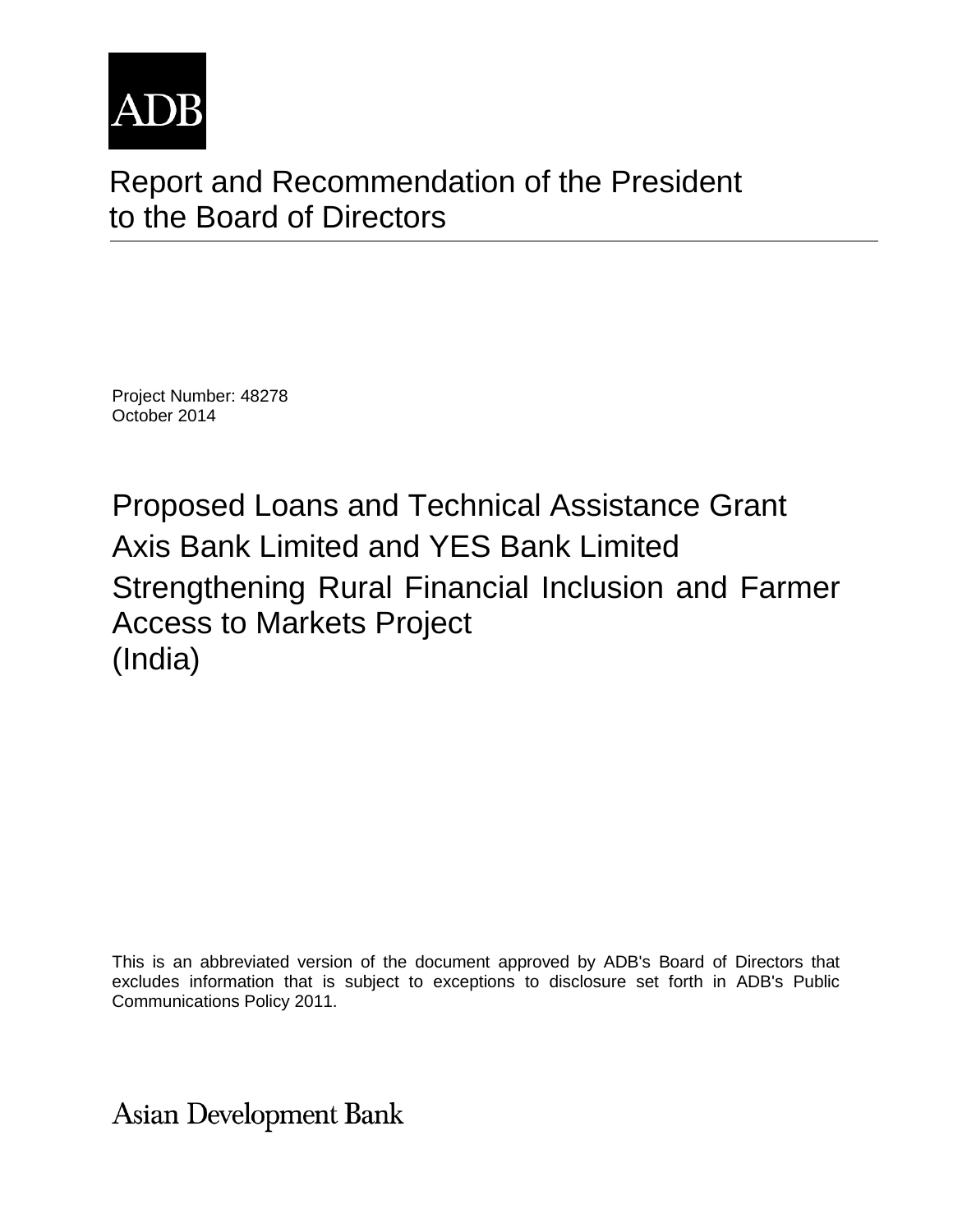#### **CURRENCY EQUIVALENTS**

(as of 30 September 2014)

| Currency unit | $\overline{\phantom{0}}$ | Indian rupee/s (Re/Rs) |
|---------------|--------------------------|------------------------|
|               |                          |                        |

| Re1.00 | -<br>- | \$0.01621 |  |
|--------|--------|-----------|--|
| \$1.00 | -<br>- | Rs61.667  |  |

#### **ABBREVIATIONS**

| <b>ABL</b>   | <b>Axis Bank Limited</b>                       |
|--------------|------------------------------------------------|
| <b>ADB</b>   | Asian Development Bank                         |
| <b>CAGR</b>  | compound annual growth rate                    |
| <b>ESMS</b>  | environmental and social management system     |
| <b>GDP</b>   | gross domestic product                         |
| IFI          | international financial institution            |
| <b>LIC</b>   | Life Insurance Corporation of India            |
| <b>NPA</b>   | nonperforming asset                            |
| <b>PSL</b>   | priority sector lending                        |
| <b>RBI</b>   | Reserve Bank of India                          |
| <b>ROAA</b>  | return on average assets                       |
| <b>ROAE</b>  | return on average equity                       |
| <b>SHG</b>   | self-help group                                |
| <b>SMEs</b>  | small and medium-sized enterprises             |
| <b>SUUTI</b> | Special Undertaking of the Unit Trust of India |
| TA.          | technical assistance                           |
| <b>TASF</b>  | <b>Technical Assistance Special Fund</b>       |
| <b>YBL</b>   | <b>YES Bank Limited</b>                        |

#### **NOTES**

- (i) The fiscal year (FY) of the Government of India, Axis Bank Limited, and YES Bank Limited begins on 1 April and ends on 31 March. "FY" before a calendar year denotes the year in which the fiscal year ends, e.g., FY2014 ends on 31 March 2014.
- (ii) In this report, "\$" refers to US dollars.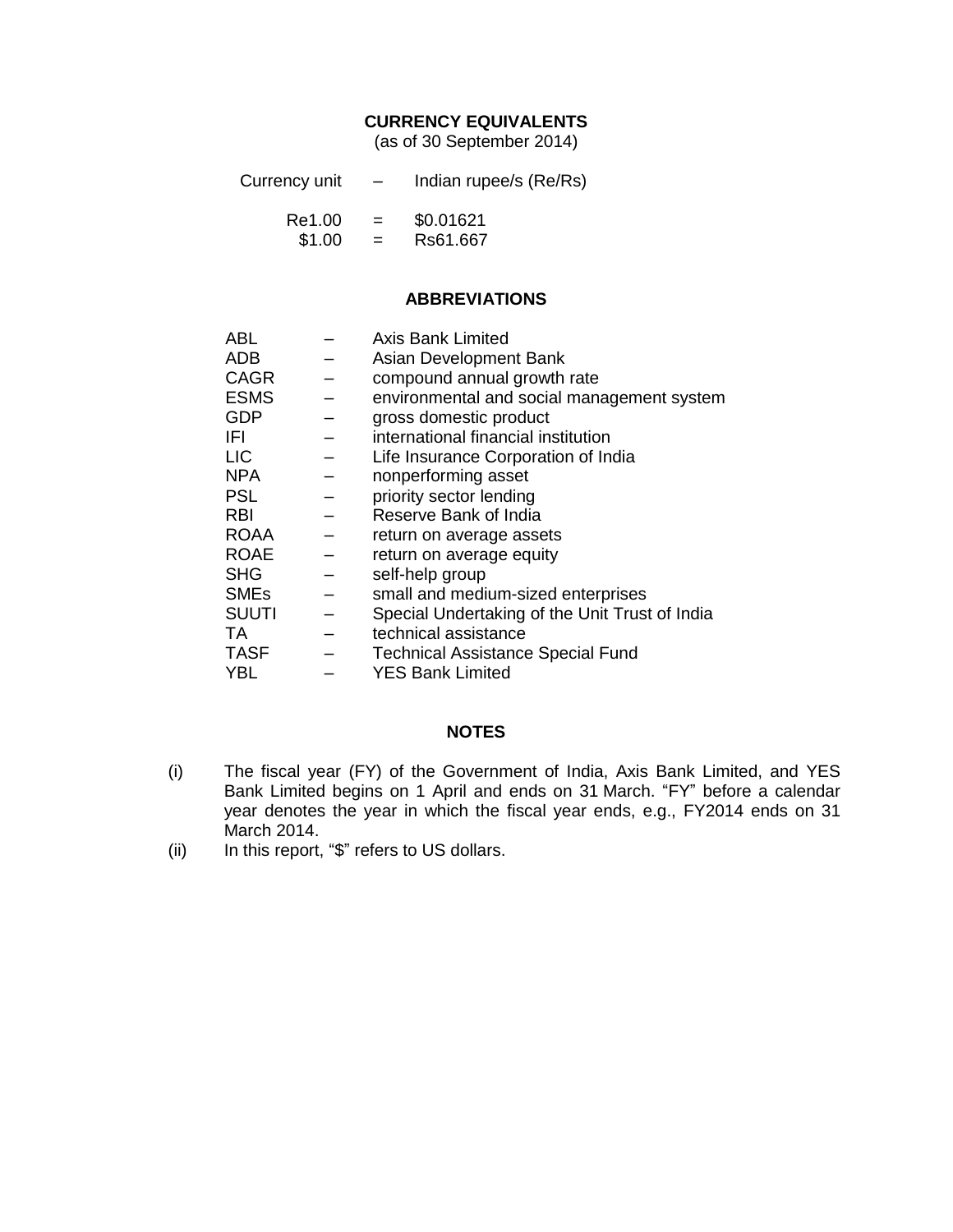| <b>Vice-President</b>   | L. Venkatachalam, Private Sector and Cofinancing Operations                              |
|-------------------------|------------------------------------------------------------------------------------------|
| <b>Director General</b> | T. Freeland, Private Sector Operations Department (PSOD)                                 |
| <b>Director</b>         | C. Engstrom, Capital Markets and Financial Sector Division, PSOD                         |
| <b>Team leaders</b>     | P. Bracey, Principal Investment Specialist, PSOD                                         |
|                         | R. Hartel, Principal Investment Specialist, PSOD                                         |
| <b>Team members</b>     | A. Bauer, Principal Economist, Regional and Sustainable Development<br>Department (RSDD) |
|                         | S. Chakraborty, Advisor (Guarantees and Syndications), PSOD                              |
|                         | M. Driver, Investment Specialist, PSOD                                                   |
|                         | S. Durrani-Jamal, Senior Economist, PSOD                                                 |
|                         | A. Hirose, Assistant General Counsel, Office of the General Counsel                      |
|                         | I. Jalal, Senior Social Safeguard Specialist (Gender), RSDD                              |
|                         | D. Lambert, Senior Finance Specialist, South Asia Department                             |
|                         | S. Shah, Principal Investment Specialist, PSOD                                           |

In preparing any country program or strategy, financing any project, or by making any designation of or reference to a particular territory or geographic area in this document, the Asian Development Bank does not intend to make any judgments as to the legal or other status of any territory or area.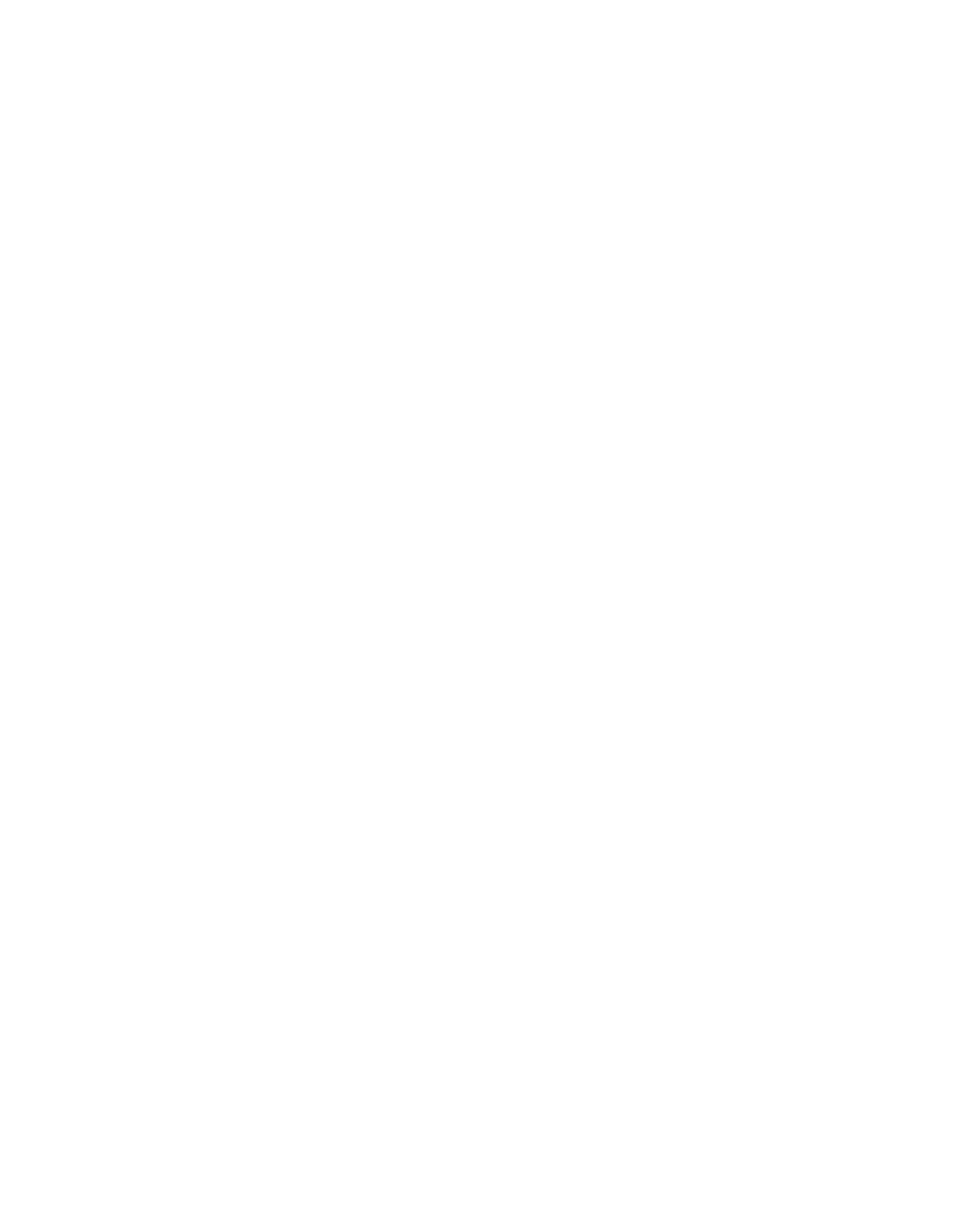## **CONTENTS**

|      |                               |                                                                                                                            | Page                                        |
|------|-------------------------------|----------------------------------------------------------------------------------------------------------------------------|---------------------------------------------|
|      |                               | PROJECT AT A GLANCE                                                                                                        |                                             |
| I.   |                               | THE PROPOSAL                                                                                                               | 1                                           |
| ΙΙ.  |                               | THE FINANCIAL INTERMEDIARIES                                                                                               | 1                                           |
|      | А.<br><b>B.</b><br>C.<br>D.   | Investment Identification and Description<br><b>Axis Bank Limited</b><br><b>YES Bank Limited</b><br><b>Unique Features</b> | 1<br>3<br>4<br>5                            |
| III. |                               | THE PROPOSED ADB ASSISTANCE                                                                                                | 5                                           |
|      | А.<br>C.<br>D.                | The Assistance<br><b>Implementation Arrangements</b><br>Value Added by ADB Assistance                                      | 5<br>5<br>6                                 |
| IV.  |                               | DEVELOPMENT IMPACT AND STRATEGIC ALIGNMENT                                                                                 | 6                                           |
|      | А.<br><b>B.</b>               | Development Impact, Outcome, and Outputs<br>Alignment with ADB Strategy and Operations                                     | 6<br>$\overline{7}$                         |
| V.   |                               | POLICY COMPLIANCE                                                                                                          | 7                                           |
|      | А.<br>В.<br>$C_{\cdot}$<br>D. | Safeguards and Social Dimensions<br><b>Anticorruption Policy</b><br><b>Investment Limitations</b><br>Assurances            | 7<br>8<br>Error! Bookmark not defined.<br>8 |
| VI.  |                               | <b>RECOMMENDATION</b>                                                                                                      | 8                                           |

# APPENDIXES

1. [Design and Monitoring Framework](#page-13-2) 6 and 100 minutes of the Second 1. The Second 1. The Second 1. Second 1. Second 1. Second 1. Second 1. Second 1. Second 1. Second 1. Second 1. Second 1. Second 1. Second 1. Second 1. Seco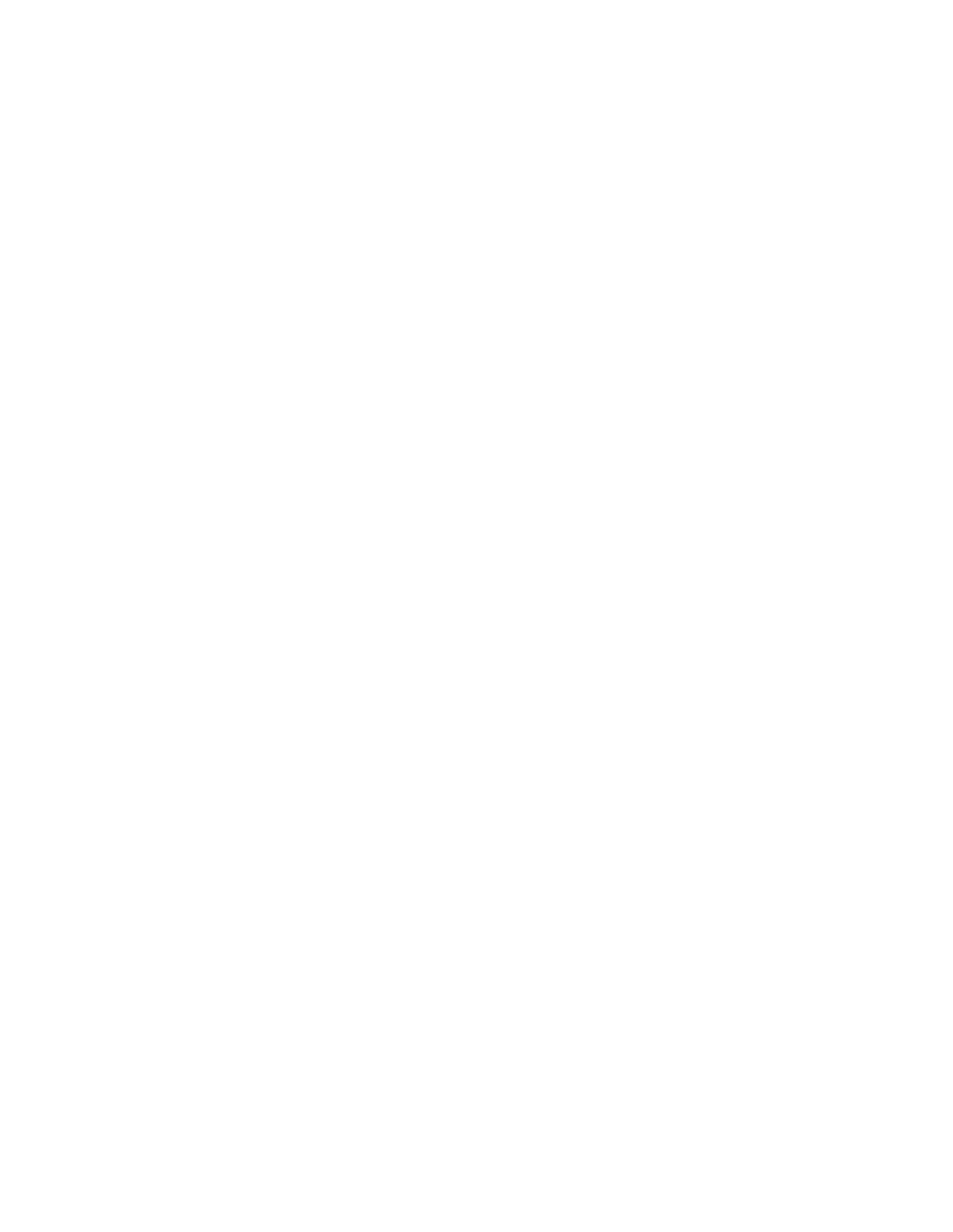#### **I. THE PROPOSAL**

<span id="page-6-0"></span>1. I submit for your approval the following report and recommendation on (i) a proposed loan of up to \$200,000,000 to Axis Bank Limited (ABL); (ii) a proposed loan of up to \$200,000,000 (or Indian rupee equivalent) to YES Bank Limited (YBL); and (iii) proposed capacity development technical assistance (TA) of up to \$2,000,000 to be financed on a grant basis by the Technical Assistance Special Fund (TASF - other sources) to ABL and YBL for the Strengthening Rural Financial Inclusion and Farmer Access to Markets Project in India.<sup>1</sup>

#### **II. THE FINANCIAL INTERMEDIARIES**

#### <span id="page-6-2"></span><span id="page-6-1"></span>**A. Investment Identification and Description**

#### **1. The Rural Economy**

2. Despite the impressive reduction in poverty, most Indians, especially in rural areas, cannot meet their basic needs. Economic and financial sector reforms that originated in the 1990s resulted in sustained economic growth with a gross domestic product (GDP) compound annual growth rate (CAGR) of 7.5% during 2000–2012, outperforming India's GDP CAGR of 4.5% during the preceding four decades by a wide margin. Strong economic performance coupled with slower population growth has resulted in a dramatic improvement in India's poverty headcount index, which fell from 66% in 1977 to 33% in 2009.<sup>2</sup> Despite this considerable improvement, recent research underscores that about 680 million Indians, or 56% of the population, continue to lack the income and safety nets required to meet their essential needs, most of whom are rural dwellers.<sup>3</sup> Of particular concern is the lagging performance of agriculture, which is the primary source of rural employment and income.

3. The importance of agriculture to the economic and social fabric goes well beyond its contribution to GDP. Agriculture has not kept pace with recent growth in India's broader economy, as productivity has stagnated. Based on recent estimates, agricultural productivity per worker in India is 60% lower than that of construction and 75% lower than that of manufacturing. Despite significant improvement in recent decades, India's agricultural crop yields remain substantially below those of its Southeast and East Asian peers—ranging from 10% to 50% (with the exception of wheat). This has adversely impacted the agriculture sector's contribution to GDP, which has decreased considerably from 42% in 1961 to 17% in 2012. In spite of this decline, agriculture continues to play the predominant role in the rural economy, which comprises some 68% of India's population, providing 73% of rural employment (much of it undertaken by women) and generating 52% of rural household income.<sup>4</sup> The importance of agriculture sector productivity is central to the development of the rural economy. Improving the productivity and performance of the agriculture sector is the most direct route to addressing rural poverty.

4. Structural issues and inefficiencies contribute to low agricultural productivity. While crop, food, and livestock production growth have exceeded population growth since 2009, low agriculture growth and productivity are general problems across crops and regions, although large interstate yield differences exist.<sup>5</sup> Low agricultural productivity in India stems from a number of factors,

 $\frac{1}{1}$ The design and monitoring framework is in Appendix 1.

<sup>&</sup>lt;sup>2</sup> Measured at \$2 per day purchasing power parity. World Bank. PovcalNet. http://iresearch.worldbank.org/ PovcalNet/index.htm?0 (accessed 29 April 2014).

<sup>3</sup> McKinsey Global Institute. 2014. *From Poverty to Empowerment: India's Imperative for Jobs, Growth, and Effective Basic Services*. Mumbai (February).

<sup>4</sup> Some 79% of rural women are involved in agricultural activity (2010). Asian Development Bank (ADB). 2013. *Country Program and Strategy: India, 2013–2015*. Manila (Gender Assessment).

<sup>&</sup>lt;sup>5</sup> Punjab's grain yield per hectare (2011–2012) exceeded that of Odisha and Rajasthan more than three times. Important factors explaining the difference are tractor intensity, the use of fertilizer, the availability of irrigated land, and, perhaps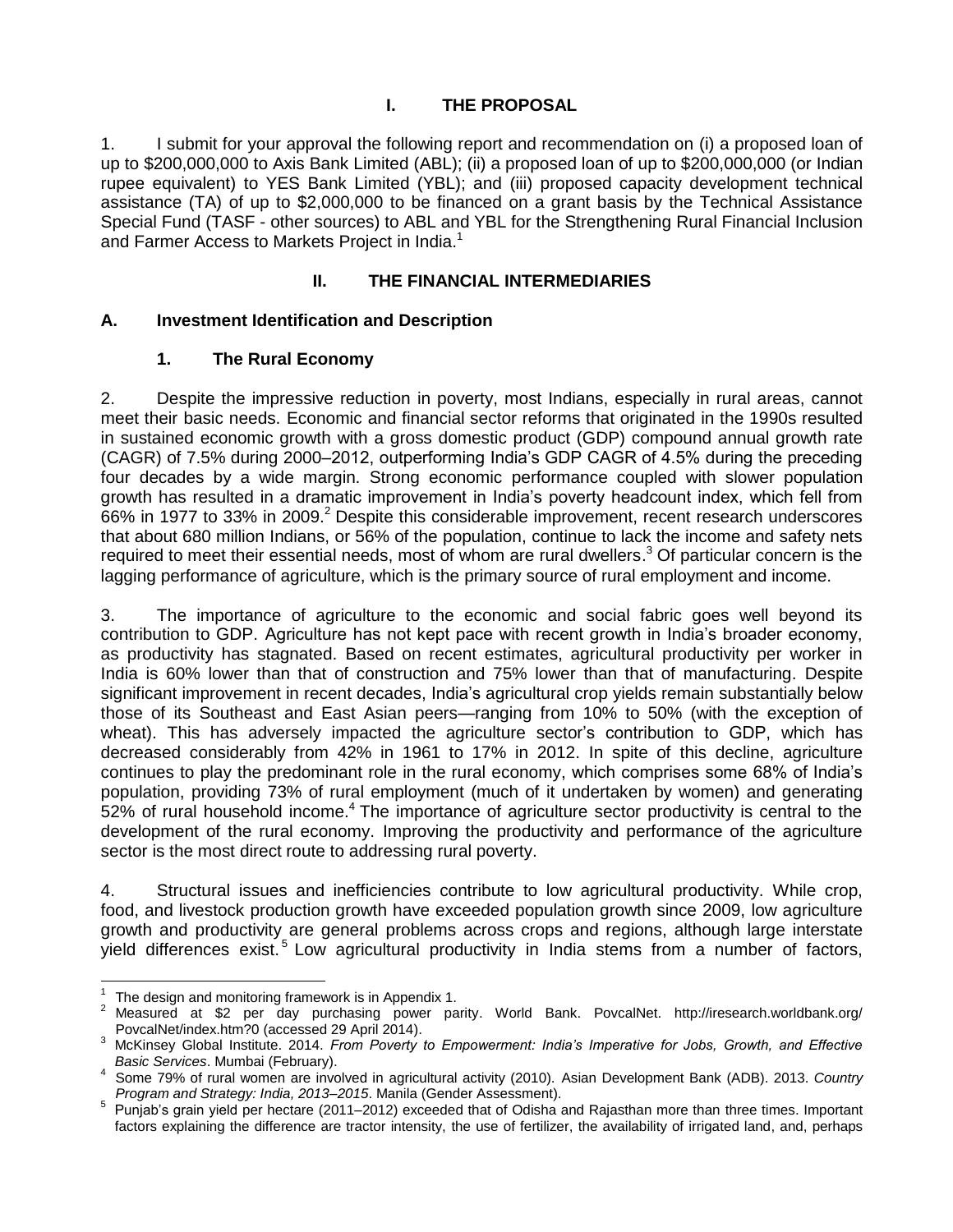including (i) slow progress on land reforms, (ii) inefficient state-controlled input supply and marketing, (iii) inadequate irrigation infrastructure resulting in high dependence on rainfall,<sup>6</sup> (iv) limited research and slow adoption of modern agricultural practices and technologies, (v) weak integration of farmers into the value chains of agribusiness companies, and (vi) limited and costly access to financial services for farmers.

5. Agriculture production has been put under greater stress with the emergence of the middle class. India's solid GDP growth has improved personal income levels and facilitated the emergence of a growing middle class<sup>7</sup>—a trend that is expected to gain strength over the medium term. Growing income and the expansion of the urban population at a rate of 10 million persons per year has resulted in rising demand for quality food and beverage products, which is outpacing the growth of supply. The surge in food prices since 2007 underscores the increasing demand–supply gap and points to the tremendous need to improve India's agriculture productivity.

#### **2. Rural Financial Inclusion and the Role of Private Sector Banking**

6. Despite notable improvements, rural residents have inadequate access to finance. Since the 1990s, financial sector reforms in India have improved the operating environment for banks. In particular, the deregulation of interest rates and the entry of new private sector banks have intensified competition, improved sector performance, and enhanced service coverage. Largely as a result, private sector credit has grown significantly, up from 25% of GDP in 1990 to 51% in 2012. While the government runs sizeable subsidized lending programs to reach the unbanked, it has increasingly recognized the limited sustainability of such interventions and has acknowledged that a commercial business banking approach is needed. To ensure that banks place reasonable emphasis on serving the lower-income segments, the Reserve Bank of India (RBI) instituted priority sector lending (PSL) policies requiring banks to lend at least 40% of their net credit of the previous year to priority sectors. The PSL targets include, among others, agriculture (18%) and economically weaker sectors (10%). Notwithstanding such policies, banks have not met these PSL targets and improving rural financial inclusion has remained a challenge.

7. Low financial services depth in agriculture is a major impediment to investment. Agriculture generated more than 17%–19% of GDP during 2007–2012, yet the sector only received 11%–12% of institutional credit. Limited access to affordable funding is the key factor constraining investment by India's 120 million small farmers. Banking services typically provided to farmers are usually limited to basic payments and deposits and to a minimal extent, credit, as traditional lending processes require collateral documentation and financial statements that most farmers are unable to produce. Services customized to a farmer's cash flow, for instance, are still in their infancy. However, creative solutions such as cash flow-based lending are needed to address the interrelated challenge of limited financial inclusion and low agricultural productivity.

8. To address these intertwined challenges and to maximize development impact by reaching a large number of small farmers to whom the Asian Development Bank (ADB) cannot lend directly, ADB conducted a search of potential high-quality private banks with broad reach in rural areas, successful lending programs serving small farmers, and which were willing to partner with ADB to

1

even more so, the use of farm credit. Farm credit in Punjab exceeded that of Odisha by more than 10 times; and contributed to farmer access to improved inputs and management for maintaining soil fertility, seed quality and irrigation, as well as the application of adequate farming techniques and post-harvest management supported by capital, research, and land titling—all of which can have a critical impact on agricultural yields.

 $^6$  Nearly 70% of the net sown area is in rain-fed agriculture.<br> $^7$  Some 20% of India's 240 million bounchelds can be she

Some 20% of India's 240 million households can be characterized as high to upper-middle income (>\$7,400/annum), while 30% are lower-middle income (>\$3,300≤\$7,400/annum) and 50% are low-income. The upper-middle-income segment spends 20%–35% of their income on food and beverages, while the lower-middle-income segment spends up to 45% on this expenditure item. The average Indian household spends 31% on food and beverages.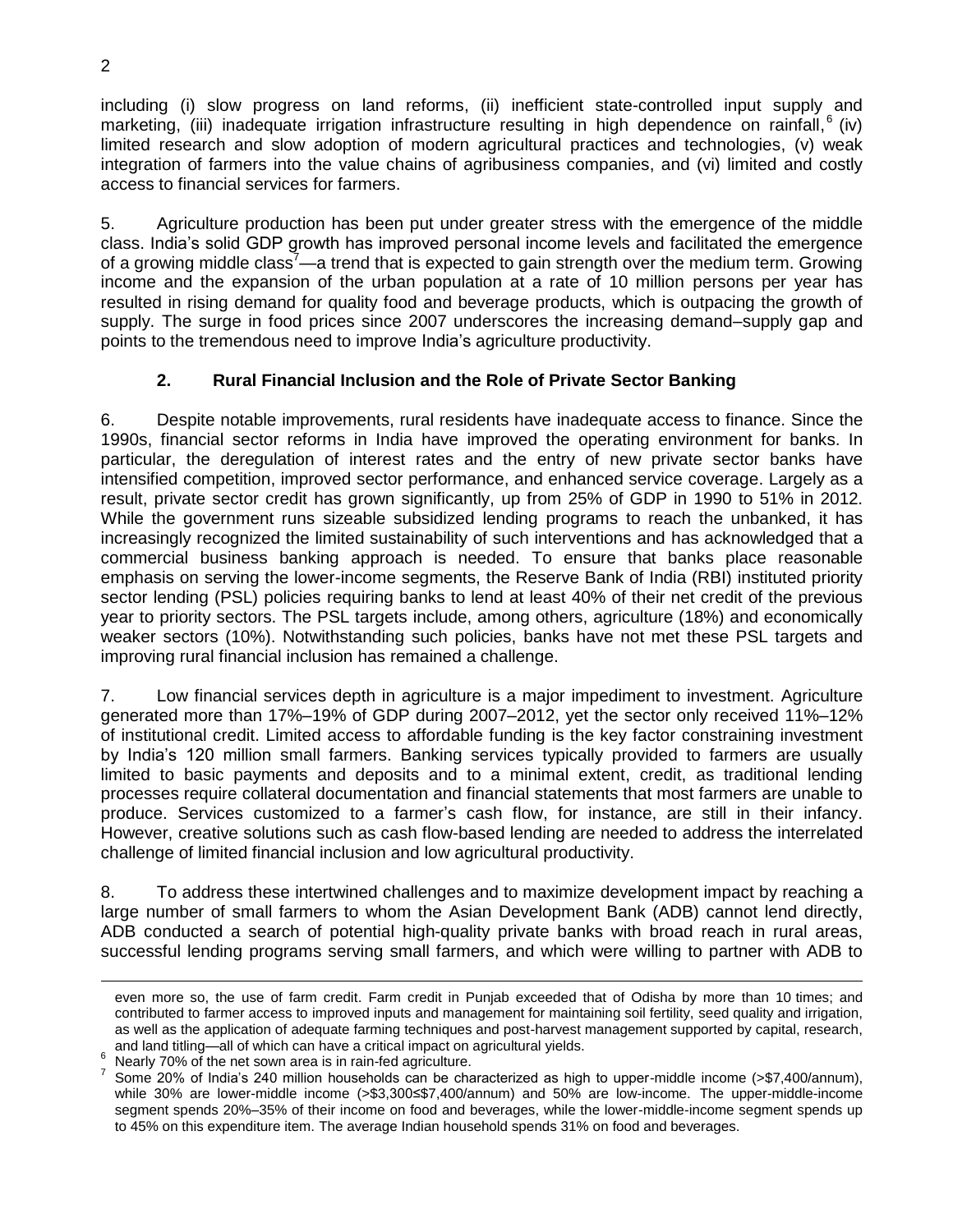deepen rural financial inclusion. Two commercial banks were identified—ABL, India's third largest private bank, and YBL, the fourth largest. Through dedicated inclusive business units, which target agriculture and financial inclusion, both banks have initiated the development of innovative commercial inclusive finance solutions for the rural unbanked, particularly women, and better integration of farmers in the agriculture value chain.

#### <span id="page-8-0"></span>**B. Axis Bank Limited**

9. **Business overview and strategy.** Established in 1994, ABL is India's third largest private bank with total assets of Rs3,832 billion (\$63.96 billion, end of FY2014) . Since FY2011, ABL has diversified its asset mix by expanding its retail franchise and strengthening its small and mediumsized enterprises (SMEs) lending, and has grown its distribution network to 2,402 branches in 29 states & 5 Union Territories. ABL's business strategy leverages on domestic growth opportunities. ABL regards agricultural lending and financial inclusion as an integral component of its rural strategy to further extend its reach in the rural market..

10. **Ownership.** ABL was founded by its state-owned promoters—Unit Trust of India, subsequently the administrator of the Special Undertaking of the Unit Trust of India (SUUTI); Life Insurance Corporation of India (LIC); General Insurance Corporation of India; and four other public sector insurance companies. ABL is listed on the national and Bombay stock exchanges. Following the March 2014 sale of share capital by SUUTI, state ownership fell to 29.2%, with LIC holding 13.5% and SUUTI 11.7% as of 30 June 2014. Ownership is well diversified, with 59.5% held by private institutional investors, and 8.0% by private non-institutional investors (corporates and/or individuals), each holding below 5% interest—the RBI significance threshold level.

11. **Management and governance.** Consistent with the listing requirements of the stock exchanges, RBI, and the Securities and Exchange Board of India regulations, as on 31<sup>st</sup> March, 2014 ABL is controlled by a 14-member board of directors, half of whom are independent. The board is well supported by a system of committees, including the committee of directors; and the audit, human resources and remuneration, risk management, customer service, and information technology strategy committees. ABL's senior management, responsible for day-to-day management of ABL, is led by Mrs. S. Sharma and consists of 20 other senior managers, all experienced professionals who head business lines, business support, and independent risk and control functions. ABL has a centralized decision-making model with policy and approvals provided by the head office in Mumbai, while its branches focus on customer relationships.

12. **Capital adequacy.** ABL has maintained sound capital adequacy over FY2011–FY2014, as capital growth has kept pace with the rise in risk-weighted assets. In line with RBI regulations, ABL began the phased transition to Basel III capital adequacy guidelines in April 2013. As a result of the change in treatment of Tier 2 capital in the computation of the capital charge, ABL's total capital ratio slightly declined from the previous year to 16.1% as of the end of FY2014, while the Tier 1 capital ratio increased to 12.6%.

13. **Loan portfolio and asset quality.** After loan portfolio growth of 19.2% in FY2012, its pace slowed moderately to 16.0% in FY2013 and to 16.8% in FY2014. Despite the macroeconomic slowdown, asset quality has remained stable with ABL pursuing new lending opportunities targeting highly rated companies. Contrastingly, and consistent with ABL's diversification strategy, the retail portfolio grew at a CAGR of almost 39.0% per annum during FY2011–FY2014. ABL's agricultural and SME portfolio growth has increased since FY2011, rising by 19.1% in FY2014.

13. **Funding.** The Bank is primarily funded through its stable deposit base. ABL has issued subordinated bonds and entered into bilateral placements overseas to raise short- to medium-term funds (1- to 3-year tenor). ABL has an annual funding plan to raise at least \$1 billion during FY2015– FY2017, which it plans to close through offshore issuances via medium-term notes, bilateral and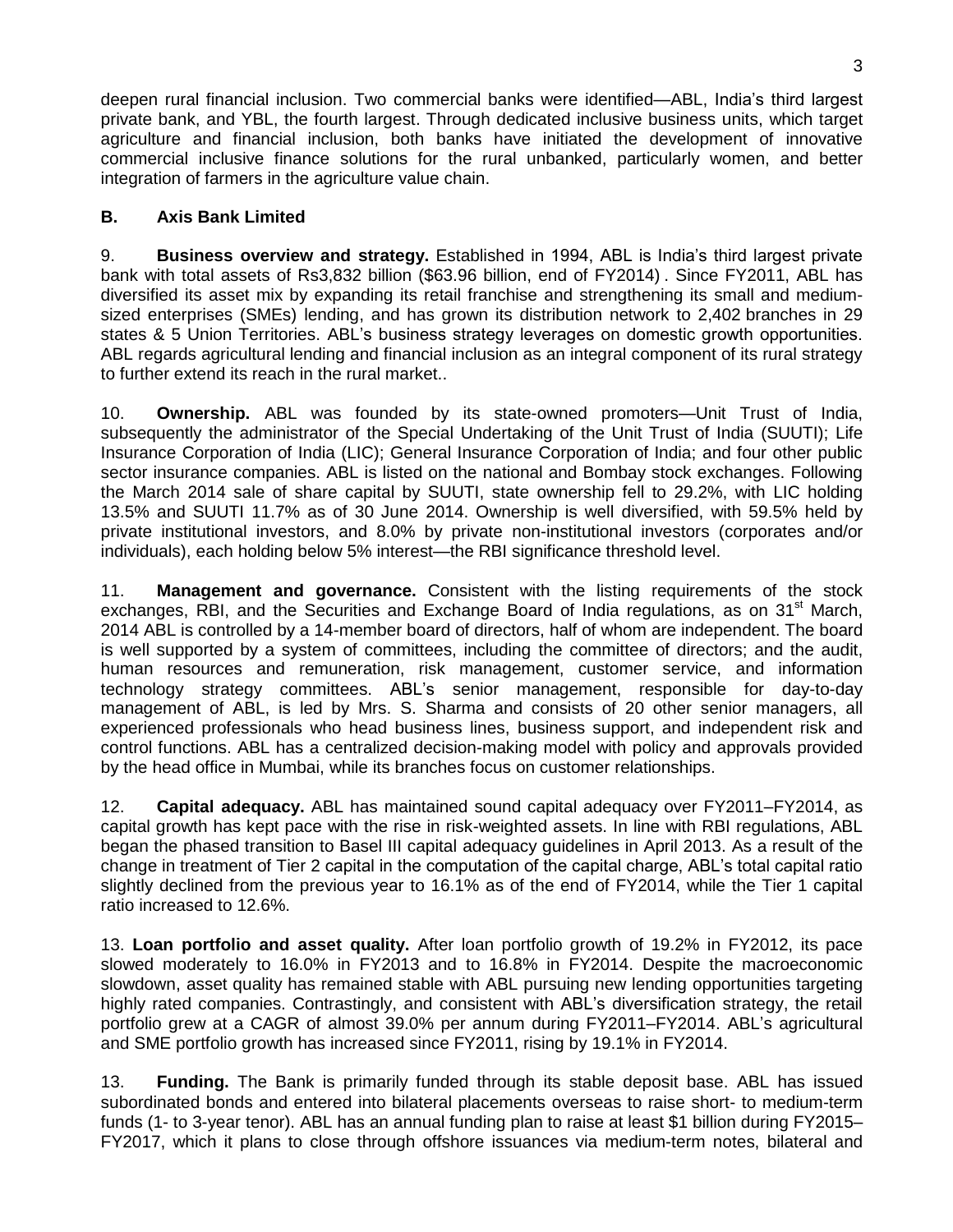club loans, in addition to sourcing funds from entities such as international financial institutions (IFIs).

14. **Earnings performance.** ABL's net income grew at a CAGR of 22.4% over FY2011–FY2014, from Rs33.9 billion to Rs62.2 billion. Helped by the diversification in assets toward the higheryielding retail portfolio and a deposit-dominated low-cost funding base, net interest income growth was healthy, rising by 20.6% in FY2013 and by 23.6% in FY2014. Fee income also increased, climbing by 16.8% in FY2013 before slowing to 8.4% in FY2014. ABL's profitability remained sound in 2014, with a return on average assets (ROAA) of 1.8% and a return on average equity (ROAE) of 18.2%.

## **C. YES Bank Limited**

15. **Business overview and strategy.** Established in 2004, YBL is India's fourth largest private bank with total assets of Rs1,090 billion (\$17.7 billion) as of the end of FY2014. YBL's corporate, retail, SME, and inclusive business platforms offer comprehensive services through its network of 560 branches. Acting largely as a wholesale bank during its early years, YBL under its 2010–2015 strategy is diversifying its portfolio by emphasizing growth in its retail and inclusive and social business lines. YBL's Inclusive and Social Banking Division, through its YES Livelihood Enhancement Action Program, focuses on developing outreach to small farmers, using YBL's agribusiness corporate relationships, and low-income women self-help groups (SHGs) in villages, in partnership with its business correspondents acting as service intermediaries.<sup>8</sup>

16. **Ownership.** The founders, R. Kapoor and the family of the late A. Kapur, collectively own 22.2% of YBL's share capital. The remaining 77.8% of the shares are held by insurance companies (of which LIC holds the largest 7.4% interest), foreign institutional investors, and mutual funds, which own 60.6%, and individuals and trusts, which own 9.8%. YBL shares are listed on both the national and Bombay exchanges. Except for the founders and LIC, all shareholders are below the RBI significance threshold of 5.0%.

17. **Management and governance.** Daily management of YBL is undertaken by an experienced management team headed by R. Kapoor, a well-established businessman, who previously cofounded Rabobank's Indian corporate finance and investment banking subsidiary, Rabo India Finance Pvt. Ltd. YBL's 10-member board is composed of seven independent directors. The remaining directors include R. Kapoor, as both promoter and chief executive officer, and two nonexecutive, non-independent directors. Responsible for policy formulation, strategy, performance oversight, and compliance with applicable laws and regulations, the board is adequately supported by committees, including the audit, risk monitoring, capital raising, and information technology strategy committees.

18. **Capital adequacy.** YBL has demonstrated its ability to raise capital to support its asset growth, as evidenced by its initial public offering in FY2005 and its four subsequent market placements, as well as internal capital generation through retained earnings and perpetual debt instruments. Subsequent to its placement of \$500 million on 30 May 2014, YBL's Tier 1 capital ratio strengthened to 13.0%, while the total capital ratio rose to 18.0%—well above the RBI prudential limit. The May 2014 placement was five times oversubscribed, highlighting strong international and domestic confidence in YBL.

 $\overline{a}$ 

<sup>&</sup>lt;sup>8</sup> Business correspondents in India are organized as companies or nongovernment organizations with in-depth experience in forming and managing self-help groups. Business correspondents that are affiliated with microfinance companies have the additional benefit of skills in customer credit evaluation and management.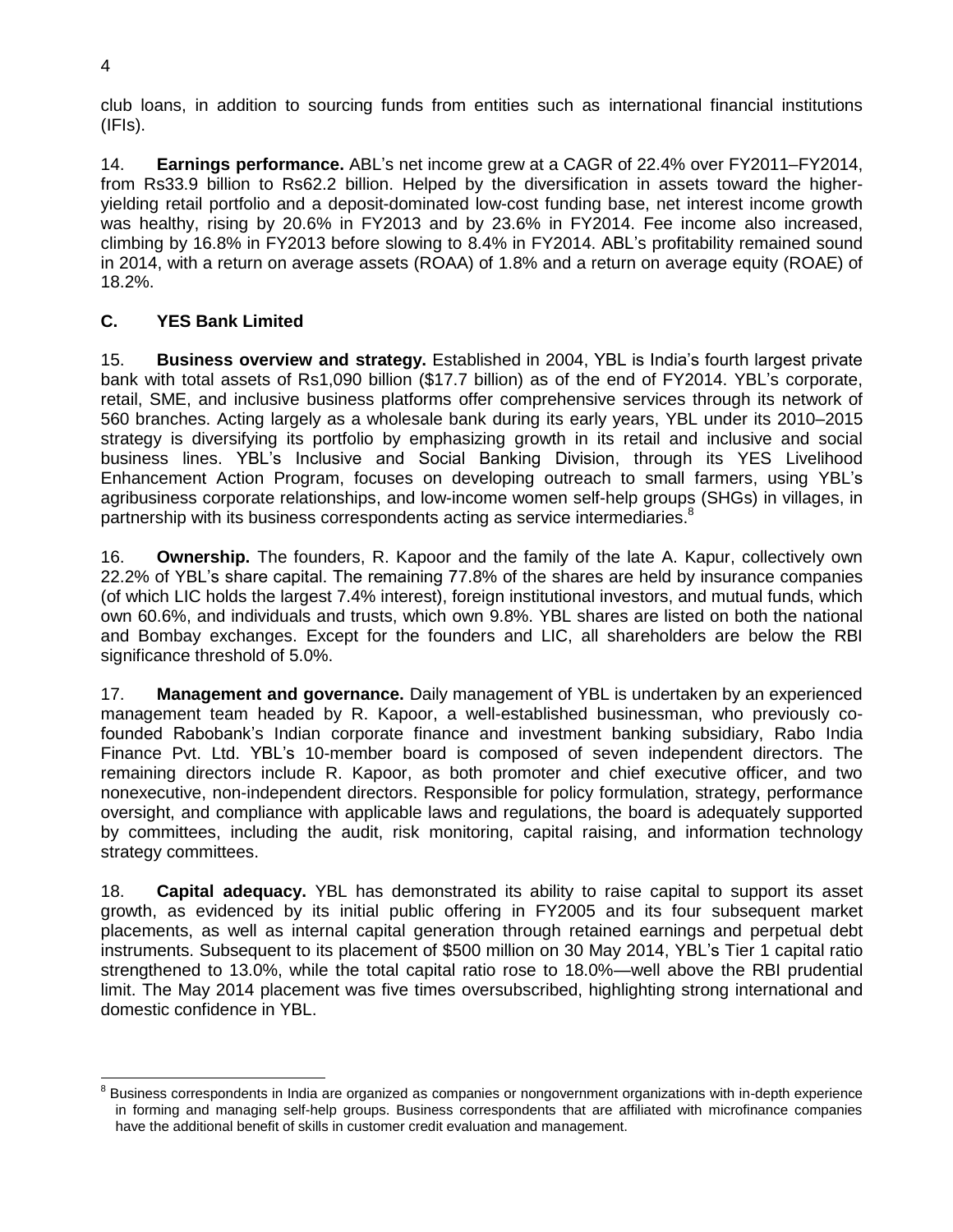19. **Loan portfolio and asset quality.** From FY2011 to FY2014, YBL's loan portfolio grew at a CAGR of 17.4%. Although large companies continue to comprise the largest part of its loans, lending to this segment decreased in FY2014 in line with YBL's risk and income diversification strategy. Retail, which includes inclusive and social banking, experienced the highest loan growth, more than doubling in FY2014. YBL's inclusive and social lending activities involve lending to SHGs coordinated by selected business correspondents. Although from a low base, YBL's inclusive and social banking exposure tripled in FY2014 to Rs6.6 billion. YBL is also interested in developing its agribusiness portfolio, seeing significant growth potential in agribusiness, particularly value chain direct farmer lending. During FY2012–FY2014, YBL's agribusiness portfolio expanded at an average of 13.0% per annum to reach Rs63.2 billion as of the end of FY2014. YBL's asset quality is strong compared with its private bank peers. Asset quality of YBL's agriculture-related portfolio also remained solid, with a gross NPA ratio (RBI definition) of 0.03% as of the end of FY2014, down from 0.16% as of the end of FY2012.

20. **Funding.** In spite of high inflation during the past few years, YBL's deposits have grown briskly, rising by over 36.0% in FY2013 and by another 10.8% in FY2014. YBL's deposit mobilization has shifted from more volatile corporate deposits toward more diversified, albeit short-term, retail deposits as a key funding source. Current and savings accounts represented 22.0% of deposits as of the end of FY2014. To address YBL's need for longer and more stable funding, borrowings, particularly from IFIs, have become increasingly important—funding an annual average of \$924 million during FY2011–FY2014.

21. **Earnings performance.** YBL's earnings have been consistently strong, with net income increasing from Rs7.3 billion in FY2011 to Rs16.2 billion in FY2014 (CAGR of 30.5%). Income growth during FY2011–FY2014 has been supported by strong growth in net interest income (CAGR of 29.6%) and fee income (CAGR of 29.0%). YBL's profitability is strong, with ROAA exceeding 1.5% and return on equity exceeding 20.0% since FY2009. In FY2014, ROAA was 1.6% and return on equity was 25.0%.

#### **D. Unique Features**

22. The project would constitute ADB's first nonsovereign intervention in India that targets small farmers and low-income women through private banks.

## **III. THE PROPOSED ADB ASSISTANCE**

## <span id="page-10-1"></span><span id="page-10-0"></span>**A. The Assistance**

23. The assistance includes two senior unsecured loans, one of up to \$200 million (or Indian rupee equivalent) with a 7-year tenor to YBL and a second of up to \$200 million with a 7-year tenor to ABL, and a capacity development TA grant of up to \$2 million to both ABL and YBL. In line with ADB policies, both banks will lend the Indian rupee equivalent amount of ADB's aggregate loan disbursements to eligible borrowers to finance working capital and investment loans targeting (i) small farm households, and (ii) rural women, organized in either savings and credit SHGs or joint liability groups. In line with ADB's cofinancing strategy, a portion of the risk on ADB's loans may be transferred to counterparties.<sup>9</sup>

#### <span id="page-10-2"></span>**B. Implementation Arrangements**

24. Dedicated agriculture and inclusive business credit teams in ABL and YBL will select and monitor the subloans consistent with both banks' lending policies and performance-tracking

 9 The terms of the risk transfer agreements, if any, will be subject to approval by ADB's Investment Committee.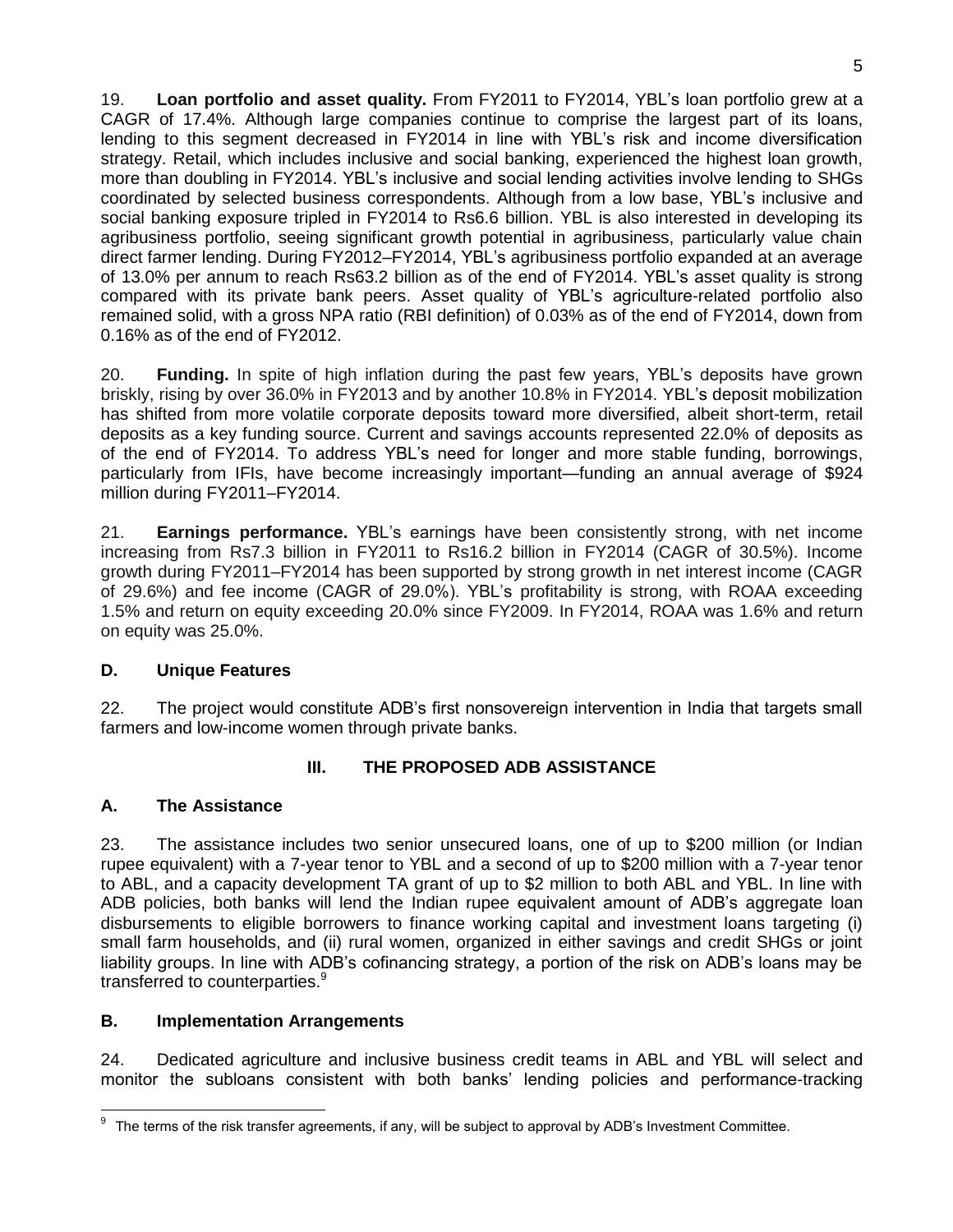systems. ABL and YBL will each provide (i) annual financial statements; (ii) quarterly compliance certificates for agreed covenants; (iii) semiannual progress updates on (a) their rural service outreach, (b) the use of subloans, (c) progress updates on relevant design and monitoring (DMF) indicators, and (d) progress updates on the TA implementation and impact; and (iv) annual environmental and social management system (ESMS) reports.

## <span id="page-11-0"></span>**C. Value Added by ADB Assistance**

- 25. The ADB assistance is expected to have the following value additions:
	- (i) **Support of scalable lending models for priority sectors and inclusive agriculture growth**. The current level of commercial bank lending to agriculture remains inadequate and limited access to finance for the rural population limits their ability to undertake critical investments to improve yields and income. Although ABL and YBL have done some successful groundwork since 2010 in developing lending models for supporting small farms and rural women, the banks still remain below the RBI-instituted PSL targets. By channeling funds and providing TA to ABL and YBL for lending to small farmers and rural women, ADB's support will not only contribute appreciably towards both banks' efforts to meet PSL targets, but also signal to the market and catalyze more local bank finance to support the development of this important sector, helping to alleviate rural poverty.
	- (ii) **Strengthening the banking sector by providing bank access to long-term funding.** Banks in India largely lend from short-term, less stable deposits because of difficulties in sourcing sufficient long-term financing, given the developing nature of the country's financial sector. Increasing competition for deposits and the Basel III mandated need for more stable funding sources requires banks to borrow from diversified sources to fill large funding gaps, including IFIs. ADB's loans will make a sizeable contribution to ABL and YBL's funding in support of rural financial inclusion.
	- (iii) **Technical assistance**. ADB's TA will directly complement ADB's credit lines, supporting the buildup of both banks' inclusive business strategies via business correspondents and targeted lending products to small farmers, using innovative approaches for linking them to markets. ADB's TA will help improve the integrity of credit data at the farmer level, and enhance credit assessment and risk management at both banks, which will benefit farmers with improved access to credit. With ADB's assistance, the banks' business models can become scalable and replicable flagship initiatives to support inclusive and commercially viable approaches to funding farmers and women borrowers through SHGs.
	- (iv) **Effective gender mainstreaming.** The assistance includes a comprehensive approach to improve YBL's ability to reach an additional 2.5 million rural, low-income women. This includes women's awareness of financial planning, savings, and borrowing for their farm and household needs as reflected in the gender action plan.

## **IV. DEVELOPMENT IMPACT AND STRATEGIC ALIGNMENT**

## <span id="page-11-2"></span><span id="page-11-1"></span>**A. Development Impact, Outcome, and Outputs**

26. The expected impact is improved financial inclusion for small farmers and women SHGs, as measured by commercial banks reaching at least 14.4% of the RBI PSL target for agriculture by 2025 and an increase in the volume of bank loans to women SHGs.

27. The expected outcome of the intervention is that ABL and YBL will have established scalable financing models for sustainable outreach to small farmers and women SHGs. This will be reflected by growth in both banks' small farmer and women SHG portfolios and borrower numbers, while maintaining adequate asset quality. The provision of financial services to small farmers and women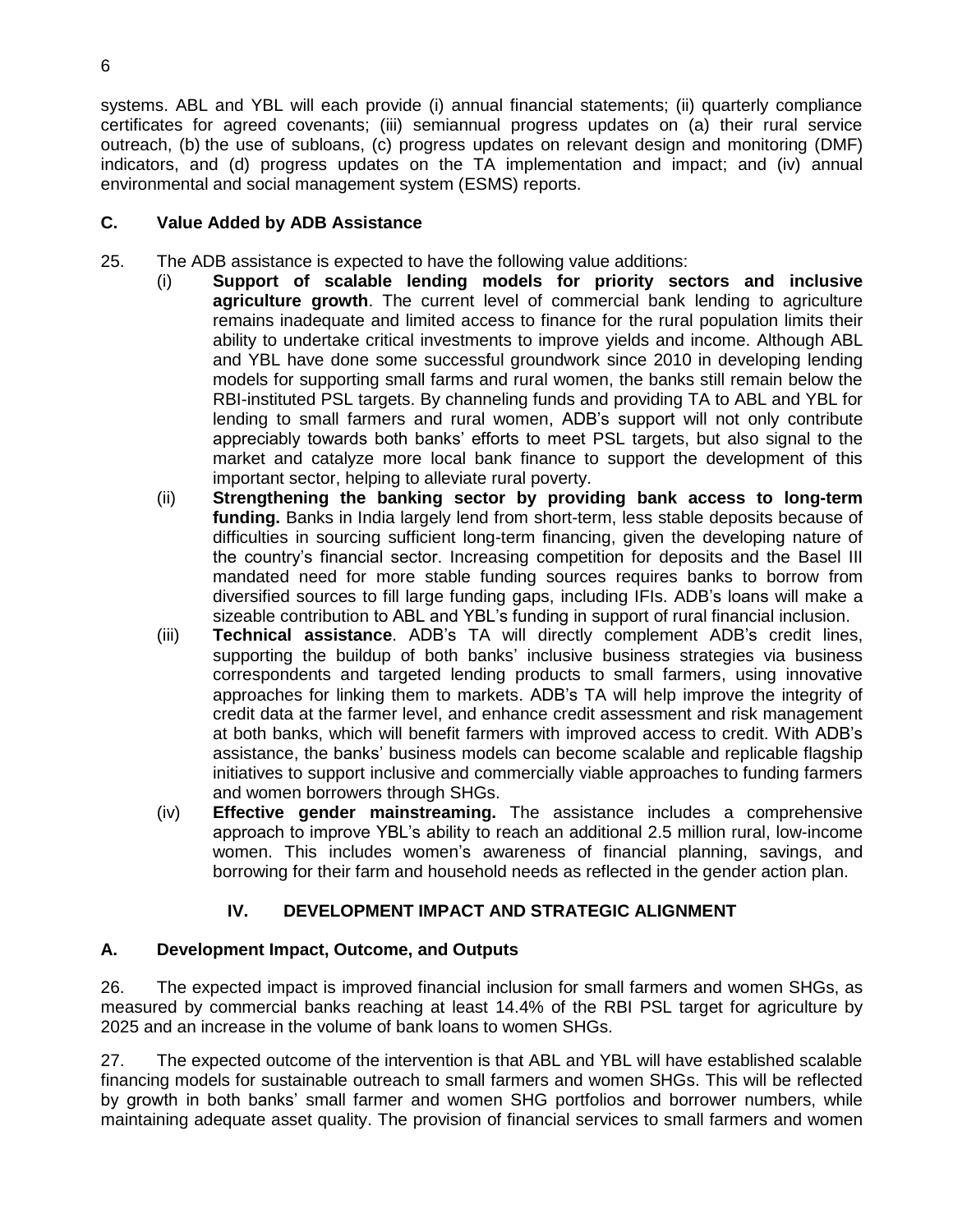SHGs and their integration into formal agribusiness supply chains will increase farmer income and employment.

28. The expected outputs of the investments are (i) ABL and YBL banking services to small farmers and women SHGs expanded, (ii) operating and risk management systems improved, (iii) women SHG financial literacy improved, and (iv) compliance with ADB's Safeguard Policy Statement (2009) ensured.

## <span id="page-12-0"></span>**B. Alignment with ADB Strategy and Operations**

29. Under the Midterm Review of Strategy 2020, ADB aims to strengthen the financial sector by promoting inclusive growth.<sup>10</sup> Inclusive finance will be supported by the focus on rural areas where productivity is low and the potential for income generation is high. The assistance is also consistent with ADB's country partnership strategy, 2013–2017 for India,<sup>11</sup> which highlights the importance of inclusive growth through inclusive financial systems. ADB will assist both banks to expand their services to small farmers and low-income women, which is consistent with the government's efforts as emphasized in the Mor Report.<sup>12</sup> ADB's nonsovereign support will complement earlier and ongoing sovereign efforts in capital market and rural credit cooperative restructuring, as well as agribusiness infrastructure development.<sup>13</sup>

#### **V. POLICY COMPLIANCE**

#### <span id="page-12-2"></span><span id="page-12-1"></span>**A. Safeguards and Social Dimensions**

30. The loans are classified as category FI for impacts on the environment and FI treated as C for involuntary resettlement, and indigenous peoples. No subloans classified environment category A may be financed under the loans. The potential environmental and social impacts of the loans and associated risks have been assessed, as well as the banks' commitment and capacity for environmental and social management. ABL and YBL will apply ADB's prohibited investment activities list, ensure that investments using ADB funds abide by applicable national laws and regulations, comply with ADB's Safeguard Policy Statement (2009), and establish and maintain an ESMS satisfactory to ADB before disbursement of the loans.<sup>14</sup> ABL's and YBL's ESMS will include arrangements to comply with national labor laws and ADB's Social Protection Strategy.<sup>15</sup>

31. The project is classified as effective gender mainstreaming. Through its YES Livelihood Enhancement Action Program, YBL services 530,000 rural women, organized via SHGs across 16 states, including eight priority states identified by the National Bank for Agriculture and Rural Development. YBL has 35 accredited business correspondents that source and service the SHGs. Under YBL's current business strategy and ADB's assistance, YBL aims to increase the number of low-income women in rural areas that it services to 3 million. To operationalize that goal, YBL is strengthening its outreach to women SHGs via business correspondents, enhancing YBL field staff presence, and concentrating processing into dedicated regional hubs.

 <sup>10</sup> ADB. 2014. *Midterm Review of Strategy 2020: Meeting the Challenges of a Transforming Asia and Pacific*. Manila.

<sup>11</sup> ADB. 2013. *India: Country Partnership Strategy, 2013-2017.* Manila.

<sup>12</sup> Government of India, RBI. 2013. *Committee on Comprehensive Financial Services for Small Businesses and Low Income Households Report.* Mumbai.

<sup>13</sup> ADB. 2006. *Report and Recommendation of the President to the Board of Directors: Proposed Program Loan and Technical Assistance Grant to India for Rural Cooperative Credit Restructuring and Development Program*. Manila; and ADB. 2011. *Report and Recommendation of the President to the Board of Directors: Proposed Multitranche Financing Facility to India for Agribusiness Infrastructure Development Investment Program*. Manila.

<sup>14</sup> Summary Poverty Reduction and Social Strategy; and Financial Intermediary: Environmental and Social Management System Arrangement (accessible from the list of linked documents in Appendix 2).

<sup>15</sup> ADB. 2001. *Social Protection Strategy.* Manila.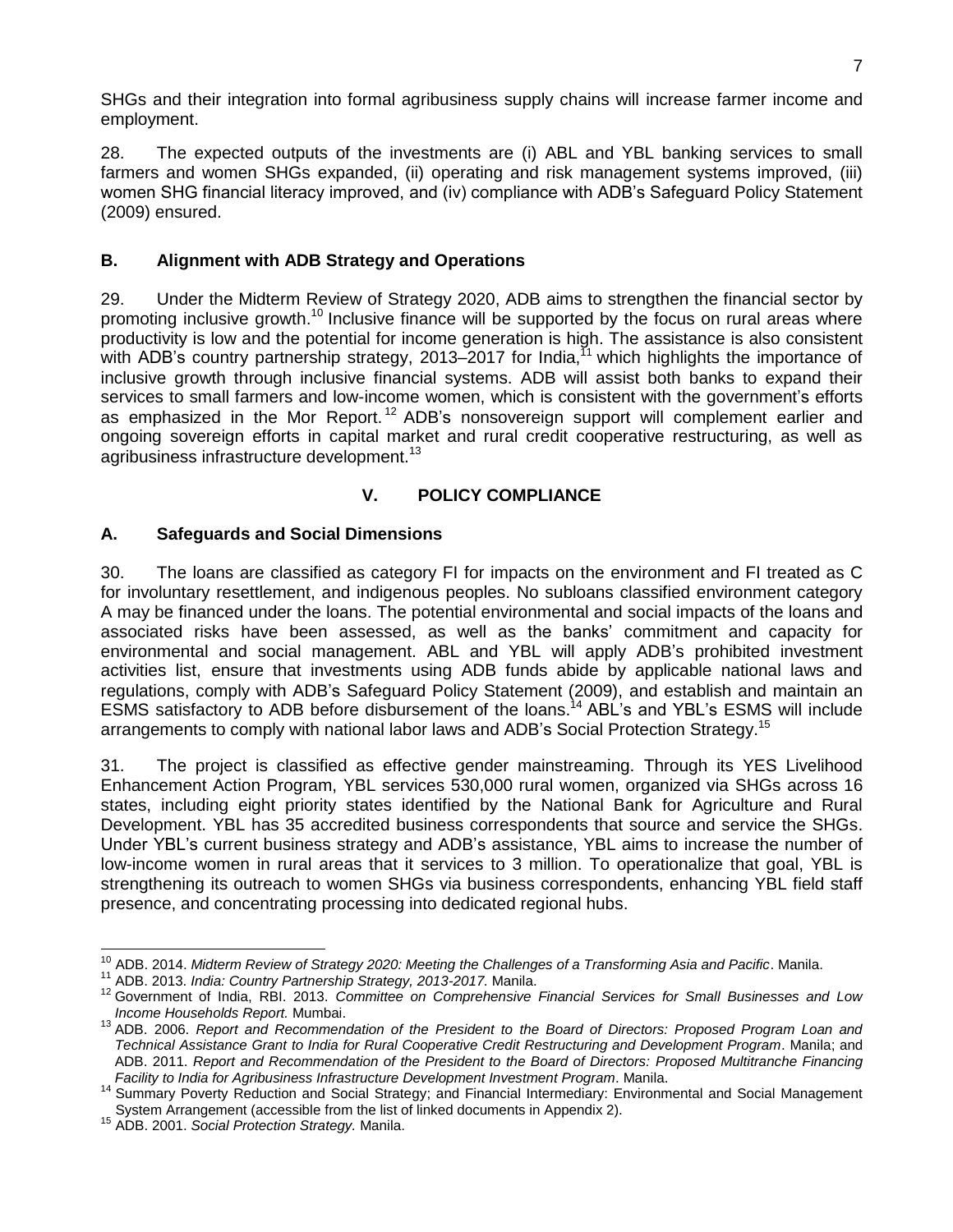## **B. Anticorruption Policy**

32. ABL and YBL were advised of ADB's policy of implementing best international practice relating to combating corruption, money laundering, and the financing of terrorism. ADB will ensure that the investment documentation includes appropriate provisions prohibiting corruption, money laundering, and the financing of terrorism, and remedies for ADB in the event of noncompliance.

#### <span id="page-13-0"></span>**C. Assurances**

33. Consistent with the Agreement Establishing the Asian Development Bank (the Charter), <sup>16</sup> the Government of India will be requested to confirm that it has no objection to the proposed assistance to ABL and YBL for the Strengthening Rural Financial Inclusion and Farmer Access to Markets Project. ADB will enter into suitable finance documentation, in form and substance satisfactory to ADB, following approval of the proposed assistance by the Board of Directors.

## **VI. RECOMMENDATION**

<span id="page-13-1"></span>34. I am satisfied that the proposed loans and technical assistance grant would comply with the Articles of Agreement of the Asian Development Bank (ADB) and recommend that the Board approve

- (i) a loan of up to \$200,000,000 to Axis Bank Limited;
- (ii) a loan of up to \$200,000,000 (or Indian rupee equivalent) to YES Bank Limited; and
- (iii) technical assistance of up to \$2,000,000 to Axis Bank Limited and YES Bank Limited

for the Strengthening Rural Financial Inclusion and Farmer Access to Markets Project in India, from ADB's ordinary capital resources and special funds resources, with such terms and conditions as are substantially in accordance with those set forth in this report, and as may be reported to the Board.

> Takehiko Nakao President

<span id="page-13-2"></span>23 October 2014

<sup>8</sup>

j <sup>16</sup> ADB. 1966. *Agreement Establishing the Asian Development Bank.* Manila.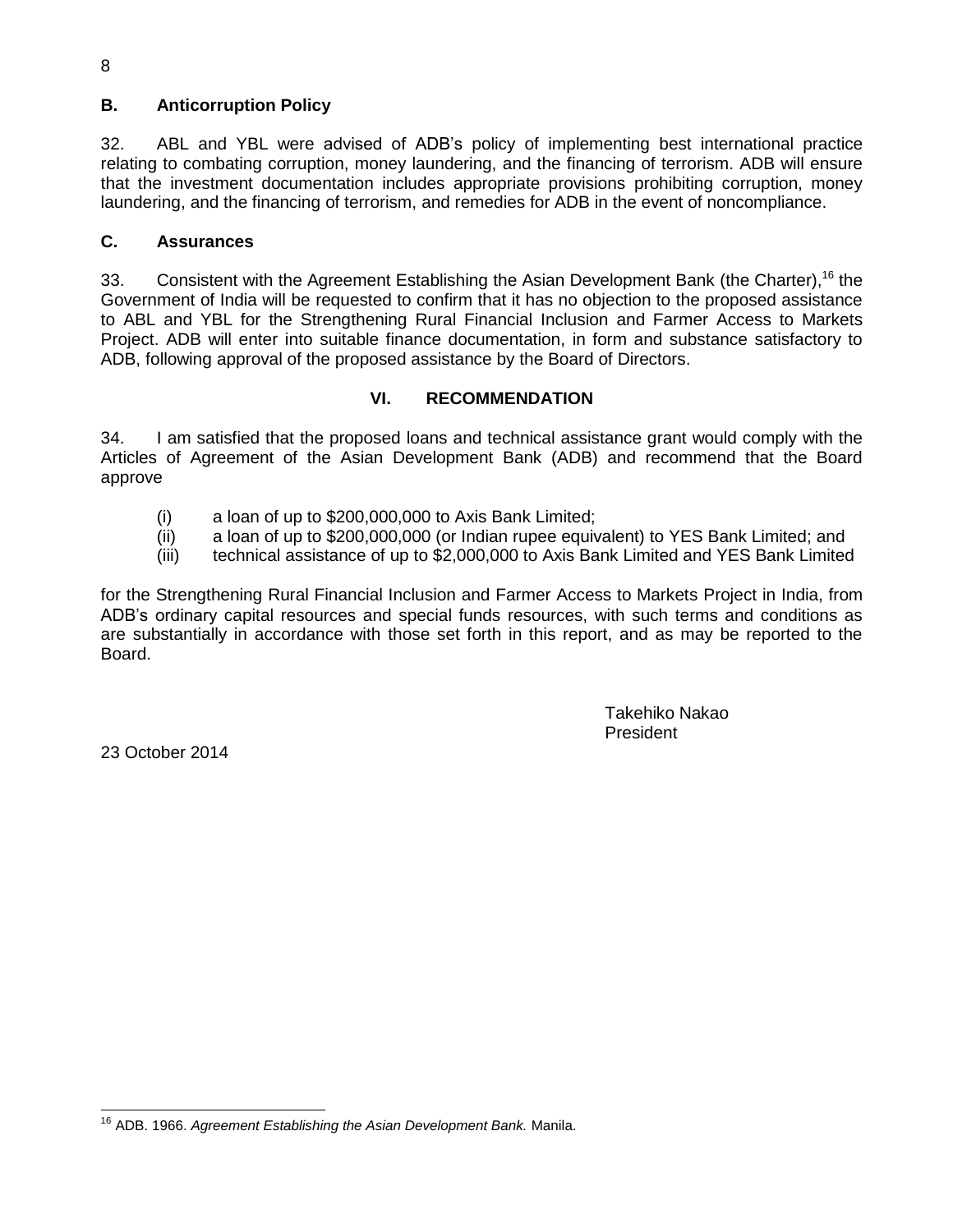|                                                                                                                                                      |                                                                                                                                                                                                                                                                                                                                                                            | <b>Data Sources</b>                                                                                                          |                                                                                                                                                                            |
|------------------------------------------------------------------------------------------------------------------------------------------------------|----------------------------------------------------------------------------------------------------------------------------------------------------------------------------------------------------------------------------------------------------------------------------------------------------------------------------------------------------------------------------|------------------------------------------------------------------------------------------------------------------------------|----------------------------------------------------------------------------------------------------------------------------------------------------------------------------|
| Design<br><b>Summary</b>                                                                                                                             | <b>Performance Targets and/or Indicators</b><br>with Baselines                                                                                                                                                                                                                                                                                                             | and/or<br><b>Reporting</b><br><b>Mechanisms</b>                                                                              | <b>Assumptions and</b><br><b>Risks</b>                                                                                                                                     |
| Impact<br>Improved<br>financial<br>inclusion for<br>small farmers<br>and SHGs in<br>India                                                            | Commercial banks reach at least 14.4% of<br>RBI priority sector lending target ratio for<br>agriculture (2025) up from 11.7% (2011) <sup>a</sup><br>Bank loans to SHGs increased from<br>Rs394 billion (March 2012) to Rs600 billion<br>$(2025)^{b}$                                                                                                                       | <b>RBI</b> statistics                                                                                                        | <b>Assumption</b><br>Banks gradually adopt<br>cash flow-based<br>lending processes for<br>the agriculture sector<br><b>Risks</b><br>Volatility of rainfall,<br>calamities, |
| <b>Outcome</b>                                                                                                                                       |                                                                                                                                                                                                                                                                                                                                                                            |                                                                                                                              | <b>Assumptions</b>                                                                                                                                                         |
| ABL and YBL<br>have<br>established<br>scalable<br>financing<br>models for<br>sustainable<br>outreach to<br>small farmers<br>and women<br><b>SHGs</b> | ABL's small farmer loan portfolio increased<br>ABL's women SHG loan portfolio increased<br>YBL's small farmer loan portfolio increased<br>YBL's women SHG loan portfolio increased<br>ABL's women serviced through SHGs<br>increased<br>YBL's women serviced through SHGs<br>increased<br>YBL's small farmer borrowers increased<br>ABL's small farmer borrowers increased | ABL and YBL<br>audited<br>financial<br>statements<br><b>YBL and ABL</b><br>capacity<br>development<br>TA progress<br>reports | ABL and YBL are well<br>supervised by their<br>boards<br>Asset quality<br>maintained<br><b>Risks</b><br>Crop losses, wastage<br>of crops                                   |
| <b>Outputs</b>                                                                                                                                       |                                                                                                                                                                                                                                                                                                                                                                            |                                                                                                                              | <b>Assumption</b>                                                                                                                                                          |
| 1. ABL and<br><b>YBL</b> banking<br>services to<br>small farmers<br>and women<br><b>SHGs</b><br>expanded<br>2. Operating<br>and risk                 | ABL disburses at least Rs67 billion in new<br>loans to eligible borrowers under the ADB<br>funded project (2014-2021)<br>YBL disburses at least Rs53 billion in new<br>loans to eligible borrowers under the ADB<br>funded project (2014-2021)<br>YBL's operating systems, and oversight of<br>business correspondents (subcontracted by                                   | ABL and YBL<br>semiannual<br>progress<br>reports                                                                             | Banks carry out<br>business as planned<br><b>Risk</b><br>Borrower loan default<br>risk                                                                                     |
| management<br>systems<br>improved                                                                                                                    | banks) and SHGs improved<br>ABL's management, operating systems,<br>and oversight of lending to SHGs improved                                                                                                                                                                                                                                                              |                                                                                                                              |                                                                                                                                                                            |
|                                                                                                                                                      | Number of audits, ratings and certifications<br>of YBL-affiliated business correspondents<br>(subcontracted by banks) performed by<br>independent firms by 2018                                                                                                                                                                                                            |                                                                                                                              |                                                                                                                                                                            |
| 3. Women SHG<br>financial<br>literacy<br>improved                                                                                                    | number of women SHGs trained in financial<br>literacy through audio and/or video<br>messaging in local language by 2018                                                                                                                                                                                                                                                    |                                                                                                                              |                                                                                                                                                                            |

## **DESIGN AND MONITORING FRAMEWORK**